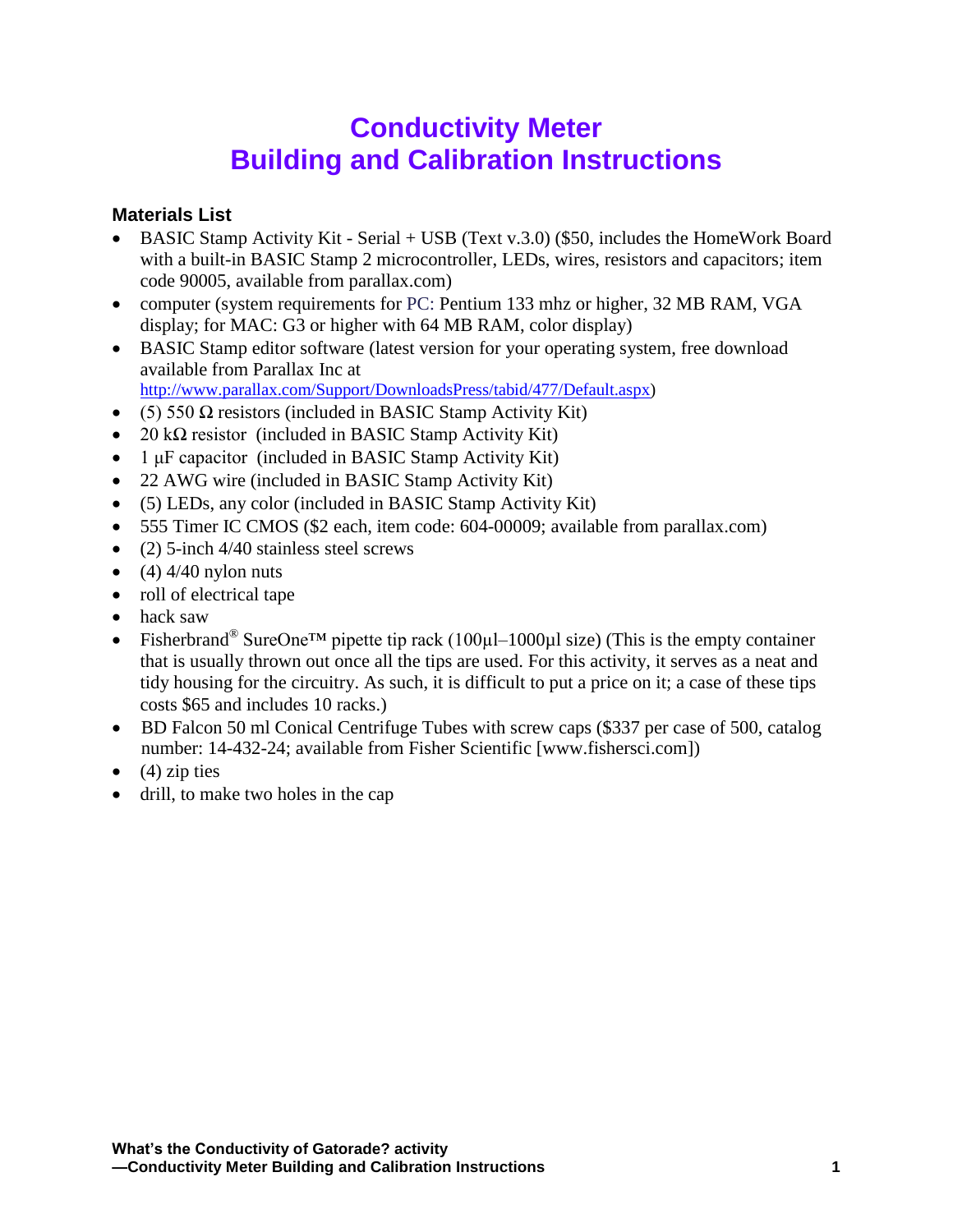## **Building Instructions**

1. As shown in Figure 1, connect the BASIC Stamp module (1) to the Board of Education. Also plug in the serial cable (2), and the AC wall adapter (3) or the battery (4). The reset switch is the round button in the middle of the board, directly above the three-position switch.



**Figure 1. Put together the BASIC Stamp module, the Board of Education, the serial cable and the AC wall adapter or battery.**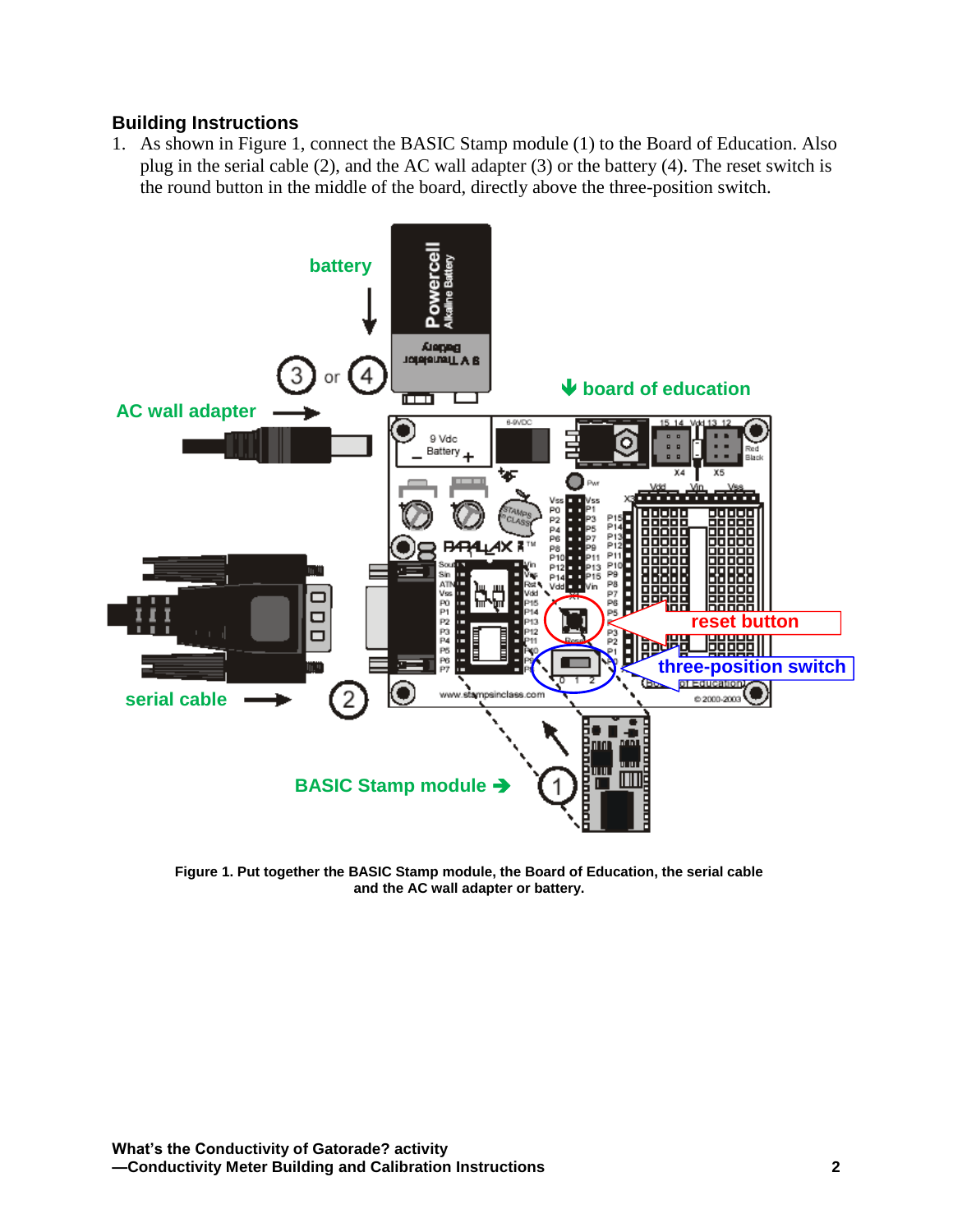2. Attach the 555 timer, resistors and capacitors to the corresponding pins on the Board of Education, as shown in Figure 2.



**Figure 2. Attachment of the 555 timer to the Board of Education. The conductivity probe is configured as a resistor.**

- 3. Connect the LEDs to the corresponding pins on the Board of Education (see Figure 3).
- 4. Secure the Board of Education to the pipette tip box (zip ties work well for this).
- 5. Attach the conductivity probe to the Board of Education. Wrap the ends of the jumper wires around the base of the screw head, and space them approximately 1 inch apart. Lock the screws in place using 2 4/40 nylon nuts. Connect the conductivity probe to the 555 timer, as shown in Figure 2.



**Figure 3. Connection of LEDs to the Board of Education using the 550 ohm resistors.**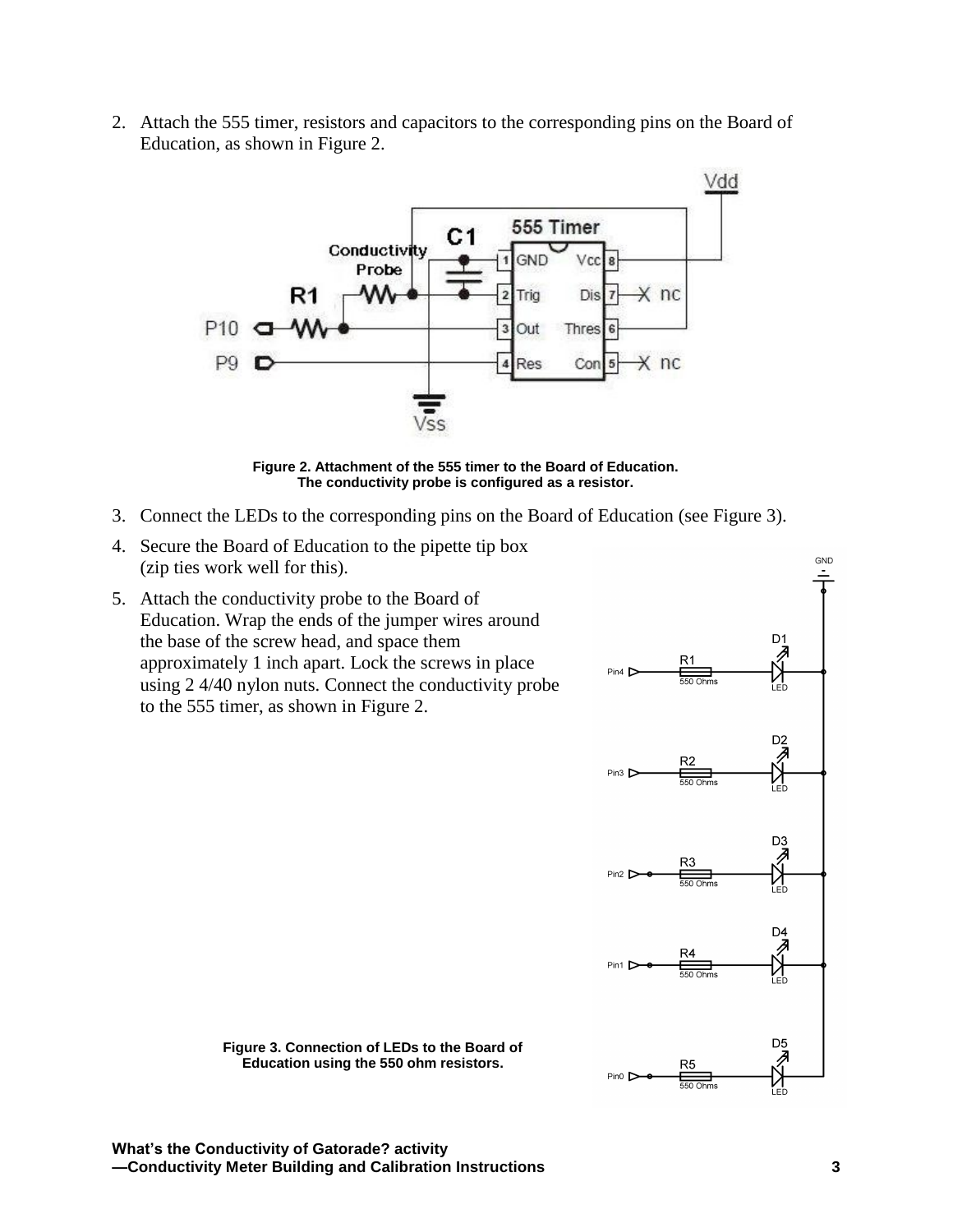6. Use a hack saw to remove the bottom half of the conical tube. Drill two holes in the cap (1 inch apart) and feed the two screws of the conductivity meter through. Have the conical tube slightly cover the ends of the screws. Lock the conical tube in place using nuts or electrical tape. The conical tube serves as a shield to minimize the effects of the electric field interacting with the container walls. The shield helps to ensures reproducible conductivity readings, regardless of the container used for measurement (see Figure 4).



**Figure 4. Attachment of conductivity probes and conical tube.**

- 7. Download the conductivity meter program onto the BASIC Stamp module.
- 8. Close the lid of the pipette tip rack and take conductivity readings (see Figure 5). *Tip:* Make sure the immersion depth of the conductivity probe is the same during the calibration and testing.



**What's the Conductivity of Gatorade? activity —Conductivity Meter Building and Calibration Instructions 4**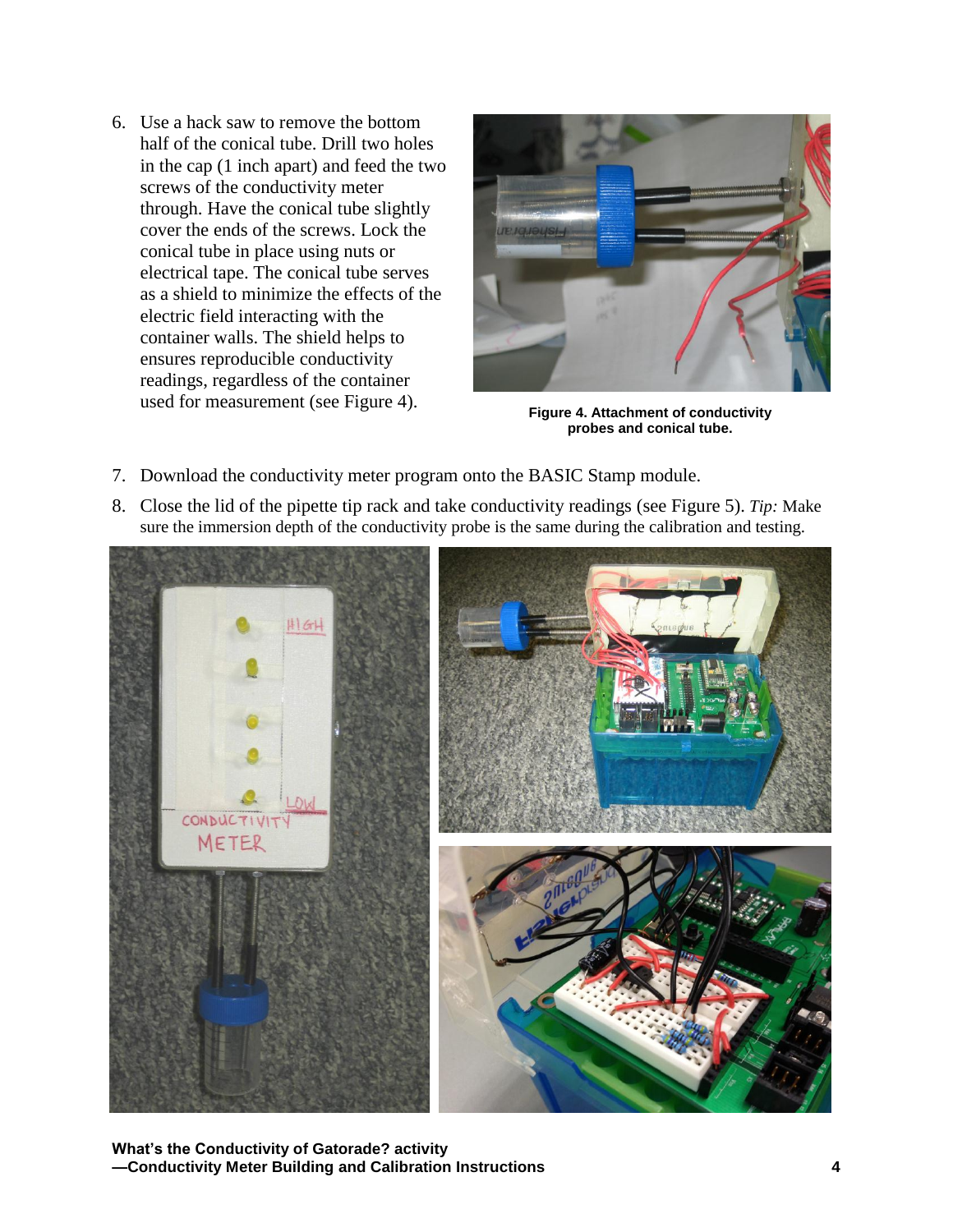

**Figure 1. Completed Basic Stamp conductivity meter.**

*NOTE: Modifications to these instructions may result in improper meter functioning. It is strongly recommended that you perform your own meter calibration and verify output readings from the 555 timer for the various salt solution concentrations.*

## **Calibration Instructions**

Before use, calibrate the meter with regard to the range of salt solutions being used for the activity. That is, when the meter is immersed in a "low" concentration of salt, only one LED should be illuminated. Conversely, when placed in a "high" concentration of salt, all five LEDs should light up. As "low" and "high" concentrations are relative terms that are dependent on how the meter is used, they must be defined in the Conductivity of Gatorade Meter Program, so that the meter functions adequately.

- 1. Open the Basic Stamp editor software and load the Conductivity of Gatorade Meter Program.
- 2. Connect the conductivity meter to the computer using a USB cable. Run the program. (Make sure that nothing is touching the conductivity probes.)
- 3. According to the program, "cnt = 0" should be displayed in the debug screen, and all the LEDs should blink with a 0.1s delay.
- 4. Place the conductivity probes in your "low" salt concentration solution and record the value of "cnt." For this activity, use a 0.01 M of NaCl as the low concentration.
- 5. Wash the conductivity probe with water (all LEDs should blink when correctly cleaned, as in step 3).
- 6. Place the conductivity probes in your "medium" salt concentration solution and record the value of "cnt." For this activity, use a 0.03 M of NaCl as the medium concentration.
- 7. Wash the conductivity probe with water (all LEDs should blink when correctly cleaned, as in step 3).
- 8. Place the conductivity probes in your "high" salt concentration solution and record the value of "cnt." For this activity, use a 0.05 M of NaCl as the high concentration.
- 9. Using the values of "cnt" recorded for the low and high salt concentrations, determine the ranges of "cnt" values that the meter should use to illuminate the appropriate number of LEDs.